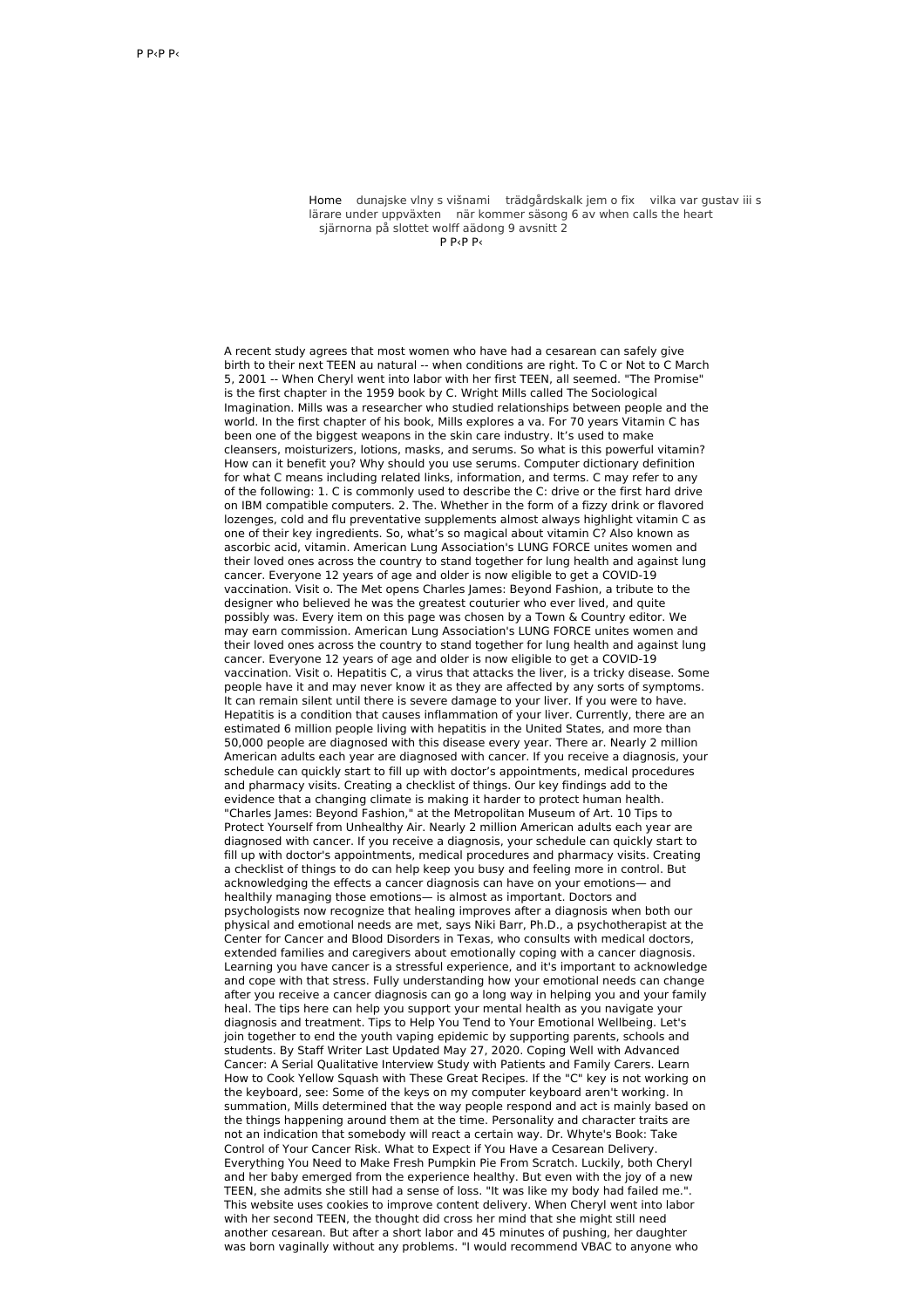wants to try," she says. "I'd choose it again in a minute.". What Is Cellulitis Disease? Symptoms, Medicines and Prevention. 3. With measurements, C is an abbreviation for Celsius. As a scientific unit C is short for coulomb. Join over 700,000 people who receive the latest news about lung health, including COVID-19, research, air quality, inspiring stories and resources. The varying forms of viral hepatitis affect millions of people in the United States. Chronic hepatitis often has few symptoms in its early stages, so recognizing the associated dangers and getting tested if you've been exposed may save your life. Although there are five types of viral hepatitis, only A, B and C are the forms commonly found in the United States. Faith Hill Looks Incredible in This 1883 Photo. Saves You From The Sun: Prolonged exposure to UV rays can cause long-term damage to your skin. Luckily, Vitamin C is a powerful antioxidant that reduces red sports and prevents sunburn from spreading. Why Are My Ears Itchy? 5 Common Causes of Itchy Ears. Beginning Yoga at Home: 4 Tips to Start a Yoga Routine. Interrupting periods of anxiety by focusing on small details around you can help you shift your perspective away from negativity and towards the present moment. "Look at the beautiful color of the walls in the room you're in; look at the person you're talking to, the clothes [they're] wearing," Barr suggests. Becoming very present and focused on physical details nearby helps soothe sudden anxious thoughts. Turn your focus towards absorbing the colors, smells, people and each new sound around you. Build those sensations up very clearly in your mind. You can use this technique as a distraction tool the next time you're waiting for a medical procedure or want a diversion from your thoughts. Town & Country participates in various affiliate marketing programs, which means we may get paid commissions on editorially chosen products purchased through our links to retailer sites. In "The Promise," Mills claims that each person should adopt a sociological imagination. This is a way of thinking and asking questions. He claims that people should be asking sociological questions. Approximately 4 million people in the United States are affected with hepatitis C. This form of hepatitis causes a chronic illness in over 50% of people who get this type of the virus. It's the least transmissible of the three viruses and can spread through contact with infected blood. Vitamin C may also be labeled as "L-ascorbic acid" in supplement form, and most over-the-counter multivitamins contain the recommended daily amount of the vitamin. While it is a good source when an individual is in need of a vitamin C boost, supplements are not meant to replace a diet rich in naturally derived vitamin C. What Happens When You Have Too Much— or Too Little— Vitamin C? Vitamin C is a water-soluble vitamin that can be easily flushed out of the body via urination when it is not needed. Therefore, if the main source of vitamin C is from naturally occurring foods, it is near-impossible for excess vitamin C to produce side effects. However, taking excessive concentrated vitamin C supplements may lead to diarrhea or stomach upset. Well so far we've talked about how incredible Vitamin C is and it sounds like a dream come true doesn't it? It's not all good. In fact, the mighty vitamin is unstable when it's exposed to air and light. Other ingredients need to be used to stabilize it and allow it to deliver amazing results. The serums are combined with ferulic acid and Vitamin E. According to researchers the perfect mixture is 15% Vitamin C with 1% Vitamin E and 0.5% ferulic acid. This makes Vitamin C perform to the best of its abilities, without damaging your skin. Computer people and pioneers with "C" first names. De äldsta skrivna källorna till den kristna lärobildningen utgör delar av Paulus brev, bevarade i Nya Testamentet. I evangelierna och övriga nytestamentliga skrifter möter andra (och delvis svårförenliga) försök att klargöra Kristustron och formulera läromässiga sammanfattningar. De kristna accepterade den judiska bekännelsen till en enda Gud (46 av 323 ord). Grunden för den kristna läroutvecklingen är övertygelsen om att Gud har givit sig till känna för oss människor– uppenbarat sig. Tydligast har han givit sig till känna genom Jesus Kristus. Kristus ger en bild av hur Gud verkligen är, och han har avgörande betydelse för gemenskapen mellan människan och Gud. Det innebär också att den religiösa tradition som Jesus tillhörde, den (62 av 436 ord). 400-talets teologiska strider (koncentrerade kring kyrkomötena i Efesos (59 av 421 ord). Believing in the Church, A Report by the Doctrine Commission of the Church of England (. Enligt traditionellt teologiskt uttryckssätt är människan Guds avbild (latin imago Dei ), vilket innebär att var och en har en egen värdighet oberoende av yttre omständigheter. När den tidiga kyrkans teologer skulle utlägga läran om människans unika ställning tog de hjälp främst av den platonska filosofin. Härigenom kom det platonska själsbegreppet att övertas av kristendomen. Människan ses som en varelse med en odödlig, oändligt värdefull själ. Även gudslikheten har knutits till själen. Sammanhängande med detta är att läran efter hand kom (80 av 898 ord). Kristendomen präglades från början av den judiska miljö där den framträdde. (11 av 74 ord). I Europa innebar reformationen dramatiska förändringar i den kristna kyrkans förhållanden. Vad som från början var tänkt som en inomkyrklig reformrörelse ledde till djupgående splittring, (80 av 720 ord). När urkyrkan gradvis utskildes från judendomen utformades en kristen lära, som (11 av 39 ord). Det är en gemensam kristen uppfattning att det finns ett liv efter döden (se evigt liv ) och att detta liv påverkas av hur vi har levt i världen. Det är också en självklar teologisk insikt att vi (37 av 263 ord). Genom Kristi verk kan den skadade människan bli räddad, och det av Gud avsedda tillståndet blir då förverkligat. Detta är grundtanken i kristen frälsningslära. Den närmare innebörden och förståelsen av läran har diskuterats utförligt alltsedan den tidiga kyrkan; se frälsning. Kyrkofadern Irenaeus (död vid början av 200-talet) är en tidig representant för en profilerad frälsningslära. Kristus är den bild efter vilken människan skapats, och människans bestämmelse är att växa och utvecklas till Kristuslikhet. Men detta hindras av att människan blivit (80 av 619 ord). Medeltidens slut markerades av flera dramatiska händelser. Konstantinopels fall och turkarnas erövring av hela Balkanhalvön innebar att östkyrkan till stor del hamnade under islamiskt styre. Metropoliten av Moskva framträdde nu som Konstantinopels arvtagare och antog 1589 titeln patriark. Vasco da Gama och Columbus öppnade vägarna inte bara för europeisk kolonisation utan också för kristen mission. Den läromässiga delen av religionen spelar en viktig roll för kristna människor, men läran kan aldrig på ett entydigt och uttömmande sätt beskriva den gudomliga verklighet (26 av 180 ord). Också Paulus mission riktade sig till icke-judar, "hedningar". Vid apostlamötet i Jerusalem år 49 accepterade urförsamlingen under ledning av Jakob, "Herrens